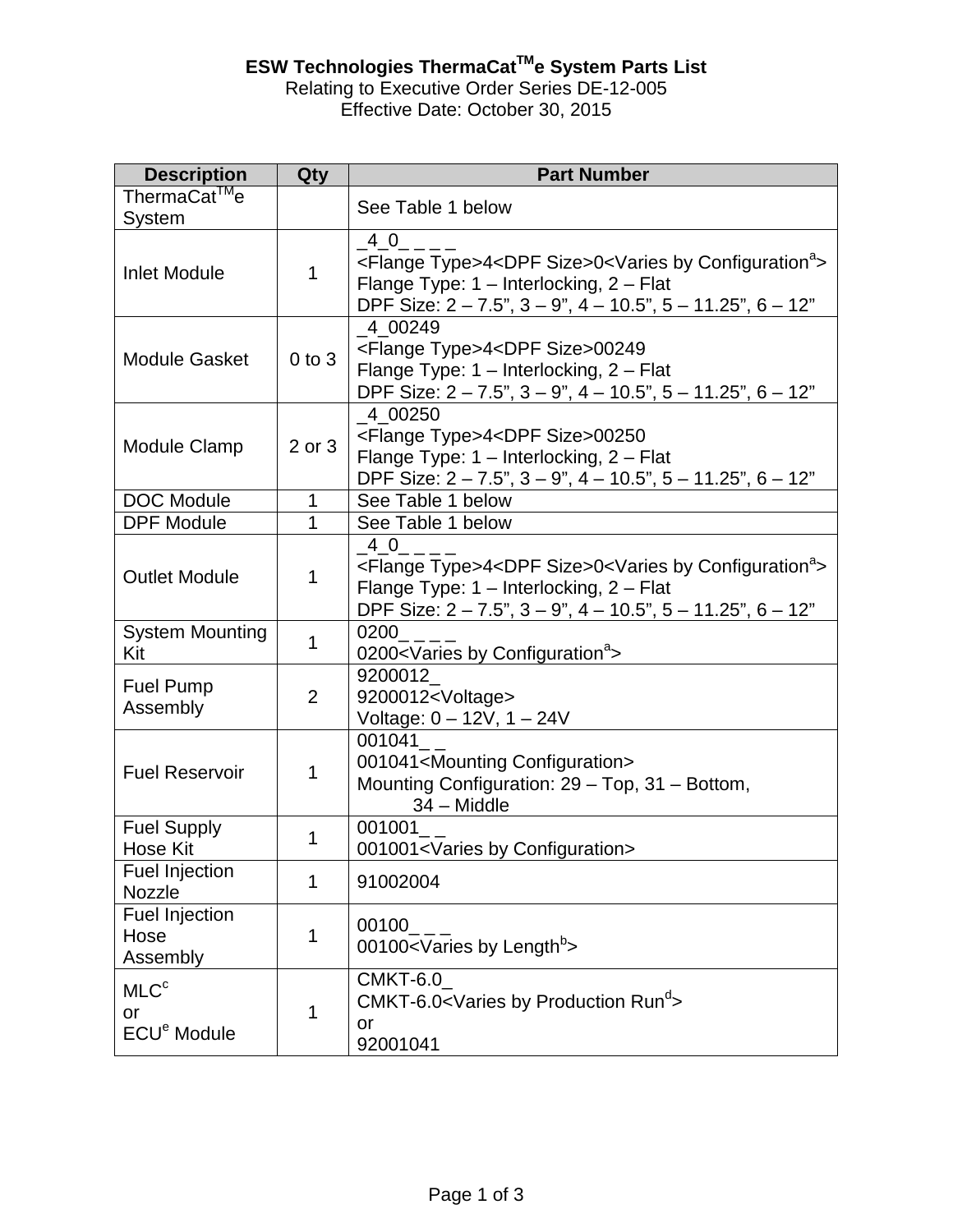## Relating to Executive Order Series DE-12-005 **ESW Technologies ThermaCat™e System Parts List**

Effective Date: October 30, 2015

| <b>Description</b>                                                                                                                                 | Qty                    | <b>Part Number</b>                                                                                                                                        |  |  |  |
|----------------------------------------------------------------------------------------------------------------------------------------------------|------------------------|-----------------------------------------------------------------------------------------------------------------------------------------------------------|--|--|--|
| LED <sup>t</sup> , Green<br>LED <sup>f</sup> , Amber<br>LED <sup>f</sup> , Red<br><b>or</b><br>Dashboard<br>Indicator LED <sup>f</sup><br>Assembly | $\mathbf 1$            | $CUE-3009$<br>CUE-301 <sup>9</sup><br>CUE-302 <sup>9</sup><br>$\alpha$ r<br>92001145h                                                                     |  |  |  |
| <b>Wire Harness</b>                                                                                                                                | 1 or<br>2 <sup>9</sup> | 92<br>92< Varies by Configuration'>                                                                                                                       |  |  |  |
| Inertia Sensor <sup>1</sup>                                                                                                                        | $\mathbf{1}$           | 00102183                                                                                                                                                  |  |  |  |
| MAP <sup>k</sup> Sensor                                                                                                                            | $\mathbf 1$            | 92003008<br><b>or</b><br>$CUE-419$                                                                                                                        |  |  |  |
| Thermocouple                                                                                                                                       | $2^1$ or 3             | $CMA-49$<br>and/or<br>$CMA-4-69$<br>and/or<br>920030<br>920030 <supplier><varies by="" configuration=""><br/>Supplier: 4</varies></supplier>              |  |  |  |
| <b>Backpressure</b><br>Sensor                                                                                                                      | $\mathbf 1$            | <b>CUE-45</b><br>or<br>92001<br>92001 <manufacturer code=""><br/>Manufacturer Code: 004, 070, or 129</manufacturer>                                       |  |  |  |
| <b>Backpressure</b><br>Sensor Pigtail <sup>m</sup><br>(optional)                                                                                   | $\mathbf 1$            | 92001<br>92001 <varies by="" configuration=""></varies>                                                                                                   |  |  |  |
| <b>Backpressure</b><br><b>Hose Kit</b>                                                                                                             | $\mathbf 1$            | 001001<br>001001 <varies by="" configuration=""></varies>                                                                                                 |  |  |  |
| RPM <sup>n</sup> Sensor<br>(optional)                                                                                                              | $0^\circ$ to 1         | CMA-3 (3/4-16 thread) or<br>CMA-3-DUAL (3/4-16 thread with dual pick-ups) or<br>CMA-6 (5/8-16 thread) or<br>CMA-6-DUAL (5/8-16 thread with dual pick-ups) |  |  |  |
| Replacement<br><b>System Label</b>                                                                                                                 | 1 <sup>p</sup>         | 51000039                                                                                                                                                  |  |  |  |

 $\frac{a}{b}$  – ESWT assigns a specific 4 digit code for each configuration.

b - ESWT assigns a specific 3 digit code for each hose length required for installation.  $A^a$  – ESWT assigns a specific 4 digit code for each configuration.<br>  $B^b$  – ESWT assigns a specific 3 digit code for each hose length required for installation.<br>  $C^c$  – Monitor Logger Controller (MLC).<br>  $C^d$  – ESWT as

<sup>c</sup> - Monitor Logger Controller (MLC).

 $\frac{g}{g}$  – This part is used only with the MLC controller.

 $h -$  This part is used only with the ECU.

– ESWT assigns a specific 6 digit code for each configuration.